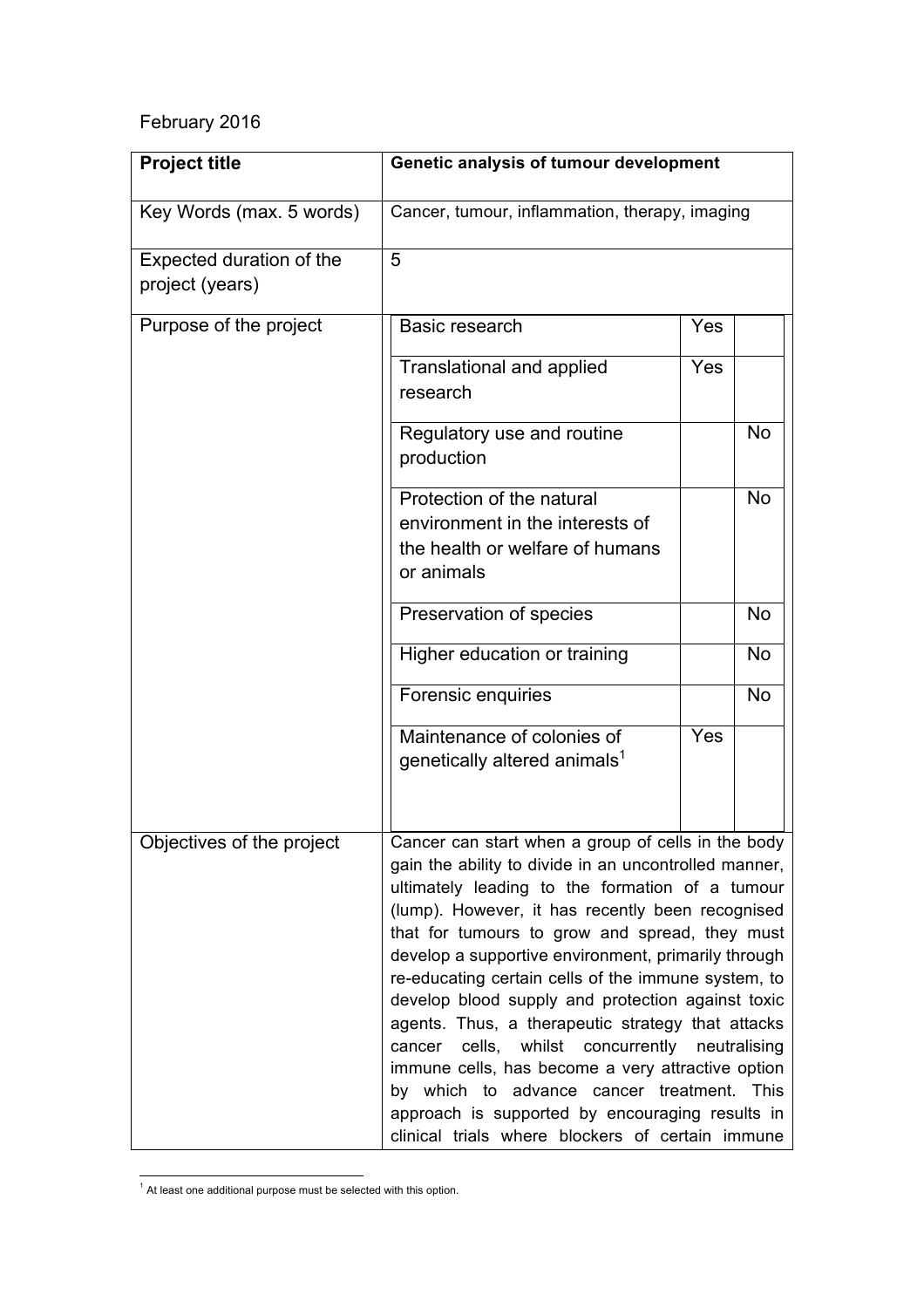|                                                                                                                                    | molecules have stabilised the disease of patients<br>with advanced cancer. However, the benefit of<br>blocking a single immune molecule may be brief<br>tumours produce<br>multiple<br>because<br>immune<br>molecules. Therefore, we need to improve our<br>understanding of how the different cell types in the<br>tumour interact to develop more effective cancer<br>treatments.                                                                                                                                                                                                                                                                                                                                                 |
|------------------------------------------------------------------------------------------------------------------------------------|-------------------------------------------------------------------------------------------------------------------------------------------------------------------------------------------------------------------------------------------------------------------------------------------------------------------------------------------------------------------------------------------------------------------------------------------------------------------------------------------------------------------------------------------------------------------------------------------------------------------------------------------------------------------------------------------------------------------------------------|
| Potential benefits likely to<br>derive from this project                                                                           | The primary potential benefit relates to new<br>knowledge about tumour initiation, development<br>and resistance to therapies. The<br>aim<br>is to<br>our findings through<br>disseminate<br>academic<br>publications<br>oral<br>presentations.<br><b>This</b><br>and<br>information is of interest to biological scientists. The<br>secondary potential benefit relates to clinicians, in<br>particular oncologists. New molecular targets may<br>be identified, for which pharmaceutical products<br>could be designed. Imaging modalities may be<br>developed to facilitate early clinical evaluation. A<br>reduction in invasive procedures to assess tumour<br>biology in pre-clinical models of cancer<br>is.<br>anticipated. |
| Species and approximate<br>numbers of animals<br>expected to be used, and<br>anticipated period of time                            | 6,000 mice                                                                                                                                                                                                                                                                                                                                                                                                                                                                                                                                                                                                                                                                                                                          |
| <b>Expected adverse effects</b><br>and the likely/expected level<br>of severity. What will<br>happen to the animals at<br>the end. | This project will create, breed and maintain mice<br>with appropriate genetic changes. For the majority<br>of animals, we anticipate that these genetic<br>alterations will have negligible adverse effects and<br>be of mild severity. Some genetic modifications may<br>result in abnormalities causing moderately severe<br>suffering. These will be minimised by appropriate<br>breeding and husbandry methods.                                                                                                                                                                                                                                                                                                                 |
|                                                                                                                                    | Tumours will be induced by expression of disease<br>relevant genes, repeated exposures to chemical<br>carcinogens, or injection of tumour cells. These<br>models are chosen based on comparable disease<br>aetiology with humans. The overall health of mice<br>bearing benign tumours is generally acceptable,<br>unless their number or size becomes excessive<br>leading to distress. Consequently, tumour burden<br>that will not exceed 5% of the host animal's normal<br>body weight should avoid<br>undue<br>discomfort.                                                                                                                                                                                                     |